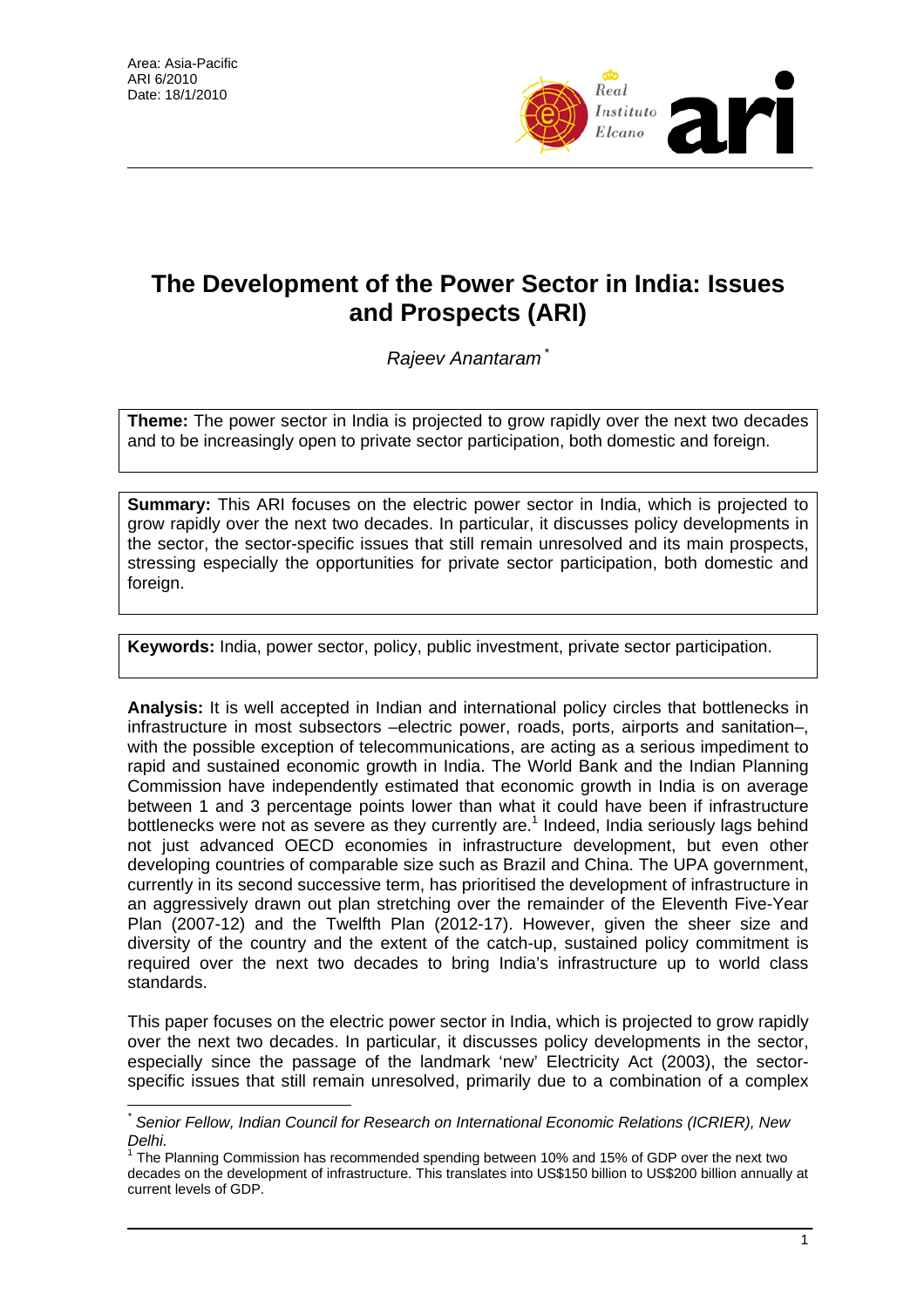

administrative structure and the reluctance of the State Electricity Boards (SEB, hereafter) to accede to a new policy framework that would dilute their unchallenged authority, and the contours of future development, especially the opportunities for private-sector participation, both domestic and foreign, in the development of the power sector in India.

### *Overview*

 $\overline{a}$ 

The power sector was understandably underdeveloped at the time of India's independence from theUK in 1947, both in terms of available capacity and per capita consumption. Development policy in India for nearly two decades after independence was inspired by the Soviet model of planned development, which had enabled the erstwhile Soviet Union to leapfrog the development process and transform itself from a predominantly agrarian nation to an industrialised country within the span of a generation. India's policy planners under the active stewardship of the first Prime Minister, Jawaharlal Nehru, shared a similar vision for India.

The development model adopted as a consequence was centred on the development of heavy industry, which was perceived to generate far deeper forward and backward linkages with the rest of the economy. Agriculture and the development of light industry (especially consumer durables) were not given the importance they deserved until much later in the early 1960s, when the shortcomings of the existing model became apparent. The importance of power generation was not lost on Indian planners, resulting in a concerted effort to increase generation, distribution and transmission capacity to power the industrial development programme. The power generation programme sought to exploit India's considerable endowments in coal and water resources.<sup>2</sup> Hydro power projects also served to irrigate vast stretches of farmland and assist in flood control, in addition to generating power.

The ownership structure of the power sector in India was also influenced by Soviet models, which posited government control of the core sectors of the economy ('commanding heights'). $3$  However, the administrative arrangement was decentralised in that power was decreed to be a 'concurrent' subject with federal and provincial governmentshaving a say in the formulation and implementation of policy.<sup>4</sup> The Electricity Act (1948) was formulated to give direction to the development of the electric power industry and resulted in the creation of the Central Electricity Authority (CEA) to oversee this development. The Electricity Act, notably its emphasis on state control over the industry continued unchallenged till the 1980s, due to a combination of an ideological commitment to socialism (reinforced during the Indira Gandhi Administration) and the emergence of interest groups, especially the beneficiaries of huge power subsidies, who were predominantly part of a politician-bureaucrat-industrialist-rich farmer nexus.

<span id="page-1-0"></span> $^2$  India was the first country in Asia to initiate a fledgling nuclear programme in 1956, under the 'Atoms for Peace' programme, with Canadian assistance. This assistance programme continued until 1974 after which it was discontinued following India's first nuclear weapons test.<br><sup>3</sup> There were pockets within India where the provision of power (mostly generation) was privately undertaken,

<span id="page-1-1"></span>the most notable exception being the city of Mumbai (then Bombay). Power was generated by the Tata Power Company (a private entity) but was distributed by the local government run Bombay Electric Supply and Transport Company (BEST). Other cities that privately provided power were Ahmedabad, Surat, Calcutta and

<span id="page-1-2"></span>recently parts of New Delhi.<br><sup>4</sup> The tremendous variation in state policies is a cause of increasing frustration among private sector players, which in some ways has deterred participation. The amendments to the Electricity Act aim to reduce these discrepancies, while still allowing states the autonomy to formulate state specific policies. The enormity of the effort for a country as diverse as India needs no further elaboration.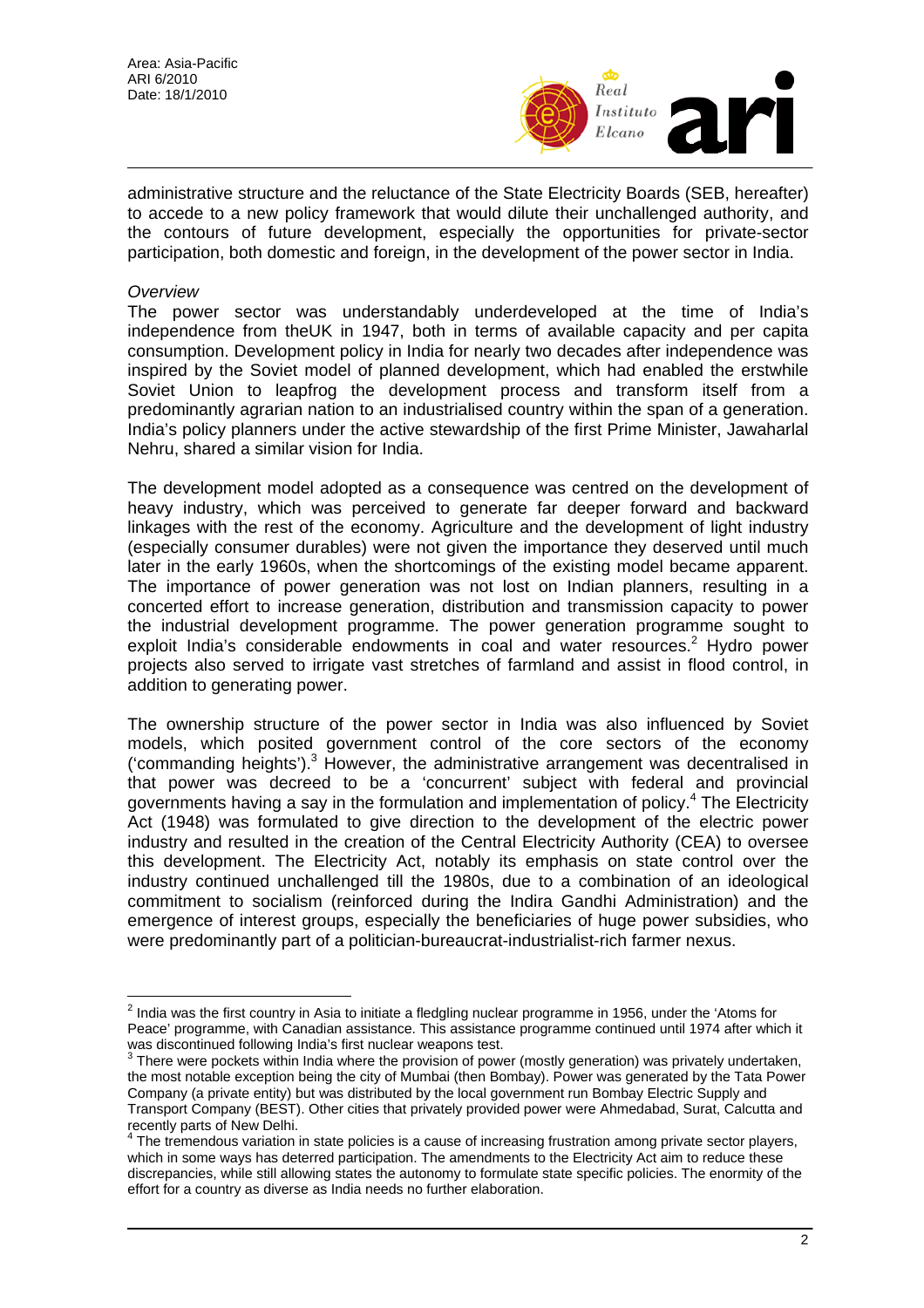$\overline{a}$ 



The first signs of change in the policy regime with regard to the power sector emerged in the early 1980s, ironically under the stewardship of Indira Gandhi. The result was the acceptance that private sector participation would have to be encouraged if India was to stave off a serious power crisis that not only dampened India's growth prospects, but actually threatened to cripple the economy. This process of liberalisation gained further momentum in the mid 1980s under the leadership of Rajiv Gandhi, whose vision for India's development was driven by rapid assimilation of modern technology, which required the dismantling of administrative controls over the economy, widely viewed as obsolete.

It is not particularly well known that in India, reforms in the power sector were actually initiated *before* those in the telecom sector. If progress in the subsequent implementation of power sector reforms has not been as smooth as with telecom, it is largely for reasons discussed above. The most visible manifestation of the new liberalised environment during the 1980s was the invitation to foreign power producers (called Independent Power Producers –IPP–) to set up power plants in the country. The arrangement was for the IPPs to sell power to the State Electricity Boards (SEBs) at a unit price adjusted for cost of capital and exchange rate risks, especially since much of the fuel used was to be imported. The two companies most visibly involved in this effort were Cogentrix, a California based company and the now defunct Enron Corporation. Enron withdrew amidst accusations of price gouging and unfair practices to coerce the then state government of Maharashtra to accede to the unit price of power it was charging, which was calculated to be far above the global average.<sup>[5](#page-2-0)</sup>

The controversy that led to Enron's exit from India did retard India's progress in attracting foreign investment to its power sector. Some of these misgivings still persist, especially for generation companies, despite the extensive liberalisation of the power sector that has been enacted by the most recent Electricity Act. The National Democratic Alliance (NDA) which governed India between 1999 and 2004 can be credited with taking the first aggressive steps towards revamping the infrastructure sector in India, though it could be argued that the parlous state of India's infrastructure makes it hard to see how any government could have acted differently. The NDA was a coalition of political parties from the extreme left to the extreme right and it is heartening to note that there is multi-partisan agreement that the development of world-class infrastructure across subsectors is a national priority.<sup>[6](#page-2-1)</sup> A positive consequence of this convergence is an explosive growth in private sector interest (both domestic and foreign) in India's power sector growth story.

# *Recent Policy Changes and Implications: The Electricity Act (2003)*

As discussed in the preceding section, the power sector in India could best be described as characterised by policy stasis between 1947 and the mid 1980s. Even the decision to invite IPPs to set up power plants in India was done on an ad-hoc and case-by case basis and was not part of any comprehensive policy shift. Progress in opening up the power sector to private investment, especially Foreign Direct Investment (FDI), was also

<span id="page-2-1"></span> Some left-wing political parties have criticized the recent infrastructure development drive as being too 'urban centric' in that it largely ignores rural geographies which are in critical need of infrastructure development. Recent governments are addressing this problem with the initiation of programmes such as the Prime Minister's Rural Road Scheme to develop rural road infrastructure and the formation of dedicated companies like the Rural Electrification Corporation (REC), a listed company on the Bombay Stock Exchange.

<span id="page-2-0"></span> $5$  Plans are afoot to revive the generation of power from the plant by augmenting the infrastructure already set in place in the mid 1990s, through a consortium of Indian and foreign firms. Operational details at this point are hazy.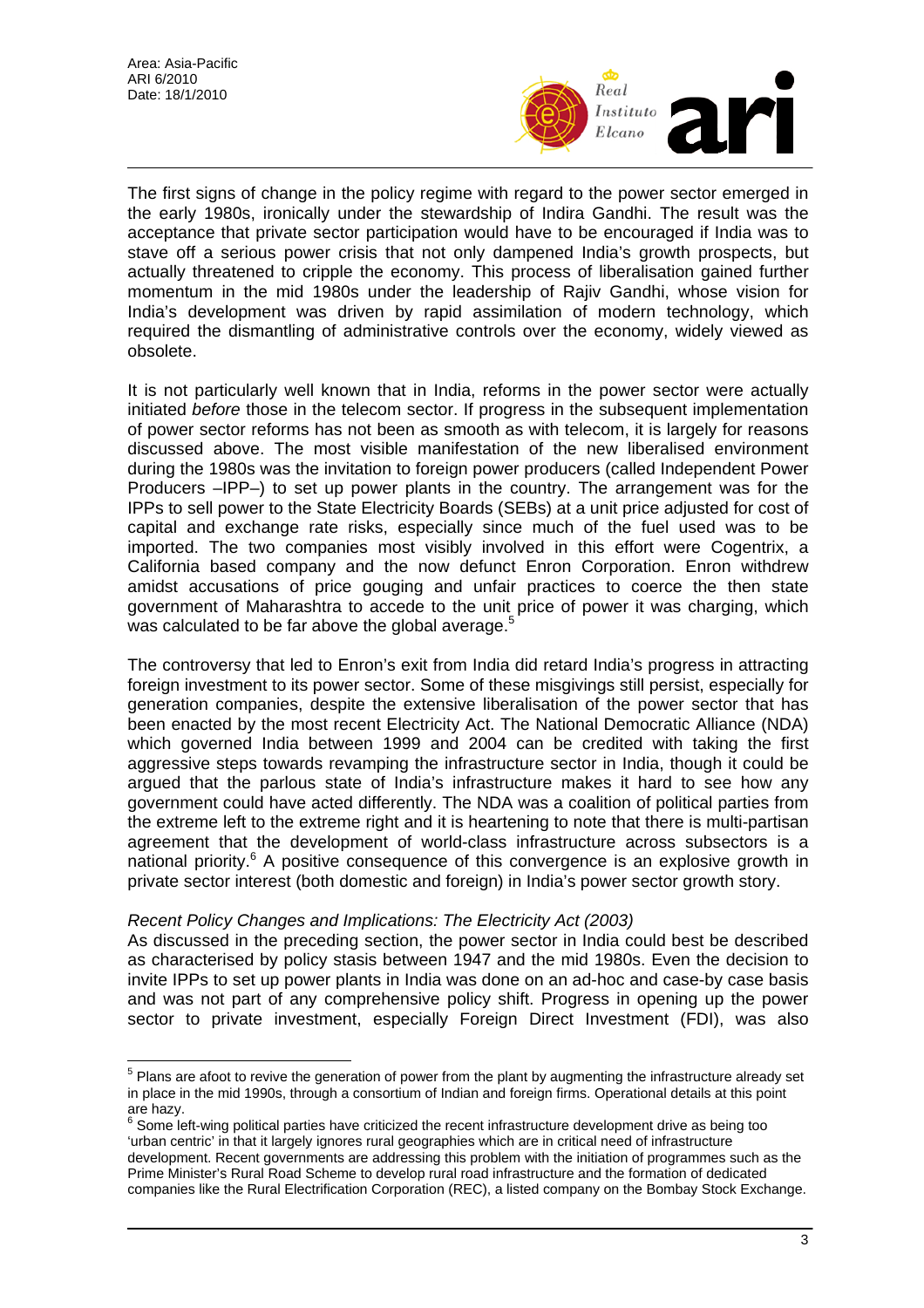

retarded by the Enron episode and the experience of other less-known IPPs during the early 1990s. Policy planners agreed that a legalised framework was needed to invigorate growth and investment in the power sector.

The (new) Electricity Act (2003) was a landmark policy document in that it provided the first legislative framework to revamp the legal and regulatory framework governing the power sector. It signalled a new openness to reform and a desire to accelerate sector reform in an effort to harmonise the operations of various agencies in the sector. The legislation is incremental, given the enormity of the task at hand and hence remains a work in progress. However, its importance in laying the foundation for rapid growth of the power sector in India cannot be minimised.

The salient features of the Electricity Act are as follows:

- 'Unbundling' of the generation, distribution and transmission sector.
- Complete liberalisation of the generation sector to allow private sector participation.
- Removal of FDI limits on generating companies and capital equipment manufacturing companies, with the result that 100% equity participation is permitted.
- Permitting 'open access' whereby consumers above 1 MW of power could choose their own suppliers and power producers were allowed to sell beyond provincial markets in an effort to create a nation-wide market for power.
- Permitting 'merchant sales' whereby power producers could sell excess power over and above what was contracted to SEBs, at market determined rates.
- Regularising the supply chain, especially for coal, whereby thermal power producers could enter into binding long term arrangements with domestic coal producers. Import of fuel and feedstock were also liberalised as were foreign exchange regulations for domestic power producers seeking to augment supplies by purchasing coal mines or rights in oil and gas fields abroad.

Reactions to the Electricity Act have been mixed with critics arguing that the legislation did not go far enough, especially in enacting the radical reform that was needed to pull the Indian power sector out of its low growth rate trap that had hobbled it for the past five decades. On the other hand, its proponents argued that any reform in a sector as sensitive as the power sector in India can only be incremental and point to the tremendous obstacles that power sector reform has had to face, even 12 years after sweeping reforms were enacted in the rest of the economy.

# *The Impact of the New Legislation and the Way Forward*

While the legislation enacted was certainly forward looking, responses from the private sector have followed a wait-and-see approach, given India's long autarchic tradition, characterised by a high level of government control over the economy and the recent experiences of IPPs in India during the 1990s. However, the green shoots of private sector participation (both Indian and foreign) are beginning to emerge, especially in the power equipment sector, where India is seen as being among the two most promising markets in the world, along with China.

The Eleventh Plan (2007-12) called for the addition of 78,000 MW of power from all sources. It is unlikely that this target will be realised, though a late surge during the past few years has resulted in the rapid addition of generating capacity. It is envisioned that the final capacity addition at the end of the Eleventh Plan will be somewhere between 60,000 and 65,000 MW. The Twelfth Five-Year Plan (2012-17) is even more ambitious, calling for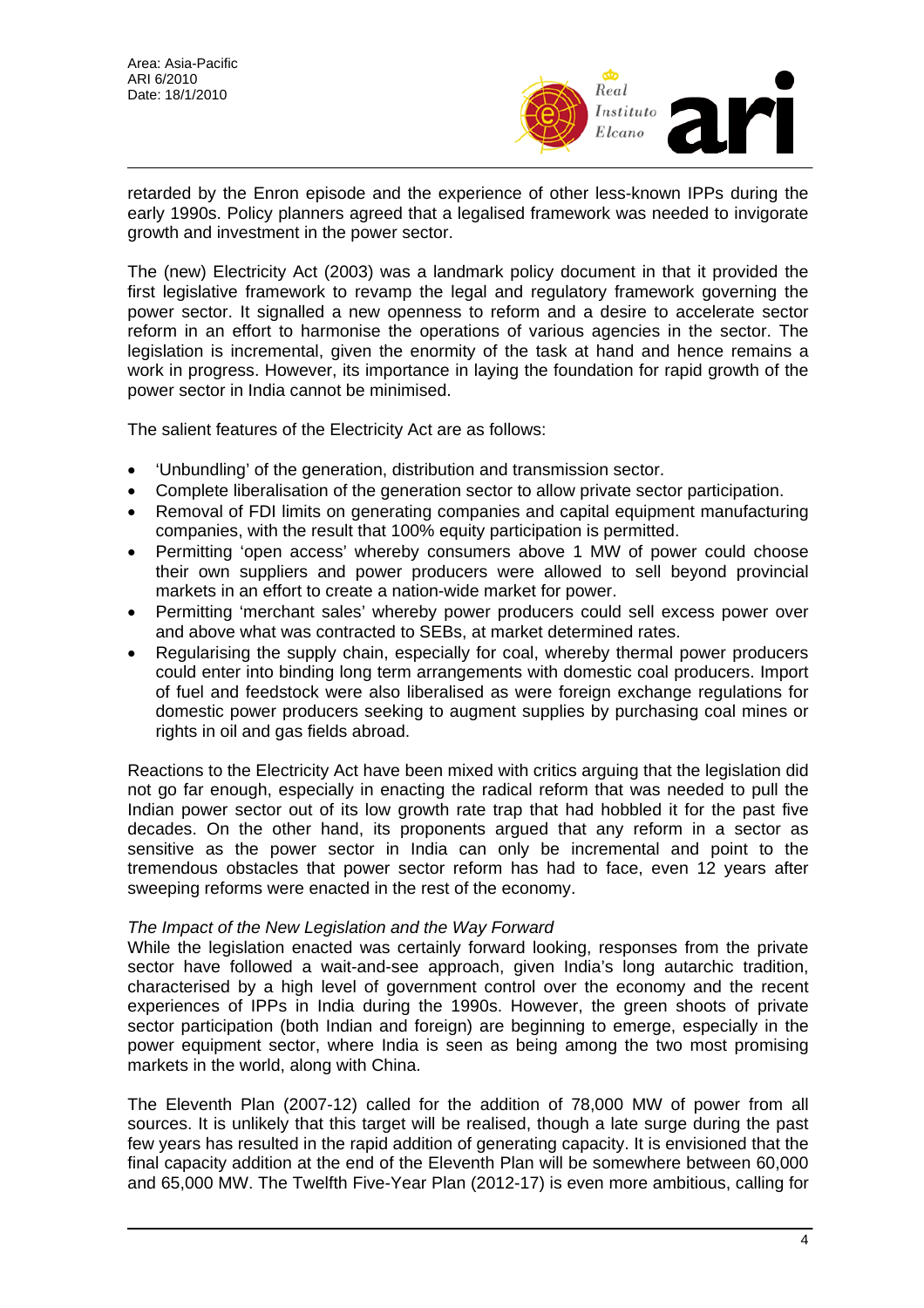$\overline{a}$ 



the addition of over 100,000 MW of power. Planners are confident of realising this target given that the policy reforms of the Electricity Act would have had time to play out, leading to greater private sector participation is concerned.

It is undeniable that the liberalisation process initiated by the Electricity Act involving greater private sector participation cannot be reversed. Indeed, private sector participation in power generation is expected to increase from 10% during the Eleventh Plan to 34% during the Twelfth plan. Thus while the government is heavily investing in ramping up the capacities of the state-owned National Thermal Power Corporation (NTPC) and the National Hydro Power Corporation (NHPC), which until now were the predominant thermal and hydro power producers, respectively, power sector liberalisation has led to a rapid increase in the number of private-sector players and a resultant decrease in the share of power produced by state-owned enterprises.

Another policy reform that has been recently enacted is the de-linking of NTPC and Bharat Heavy Electricals Limited (BHEL), where supply of power generating equipment is concerned. As a result, NTPC is not obliged to generate all its generating equipment from BHEL. Consequently, private sector power equipment manufacturers have a tremendous opportunity to sell equipment to India's largest power generator. The same applies to NHPC, the country's largest hydro power generator. This has led to several private-sector players, domestic and foreign, ramping up their production capacities in India and entering into joint ventures to competitively bid for supply of equipment for power projects.<sup>[7](#page-4-0)</sup>

Another interesting development that has taken place is India's aggressive pursuit of regional power trading agreements with neighbouring countries. These agreements were earlier limited to Bhutan, whereby India financed the construction of hydropower plants in that country, in return for the export of excess power generated to India. Such agreements are being extended to Nepal and Bangladesh for the development of hydro and gasbased power plants, respectively. It is expected that by 2020 over 20,000 MW of power will be procured from external sources. While earlier agreements required capital equipment to be sourced from BHEL and the power to be generated by government entities, power equipment will hereafter be sourced through competitive bidding, while generation will largely be through structured finance arrangements underwritten on a case-by-case basis by the Indian government. Policy planners are very optimistic about the prospects of such agreements as it represents a win-win situation for both power exporters, who would benefit from the export revenue and power-hungry importers like India.

Despite full liberalisation, foreign players have not entered the power-generation market with the same enthusiasm as power-equipment manufacturers, preferring to adopt a cautious approach. The first positive step in this direction is the decision by China Light and Power Company to set up a 200 MW coal-fired plant in the north-western state of Haryana. On the other hand, domestic power producers such as Reliance Power, Tata Power, Jindal Steel & Power and several other companies have aggressively entered the generation space and have ambitious plans to expand existing capacities.

<span id="page-4-0"></span><sup>&</sup>lt;sup>7</sup> Examples of joint ventures between Indian foreign power equipment manufacturers include Larsen & Toubro's joint venture with Mitsubishi Heavy Industries to manufacture super-critical steam turbines, Jindal Steel Works' joint venture with Toshiba and Alstom's agreement with Bharat Heavy Electricals Limited. Several companies with an established presence in India, such as Siemens and General Electric, are significantly expanding operations in India to manufacture next generation technology and also their related R&D activity.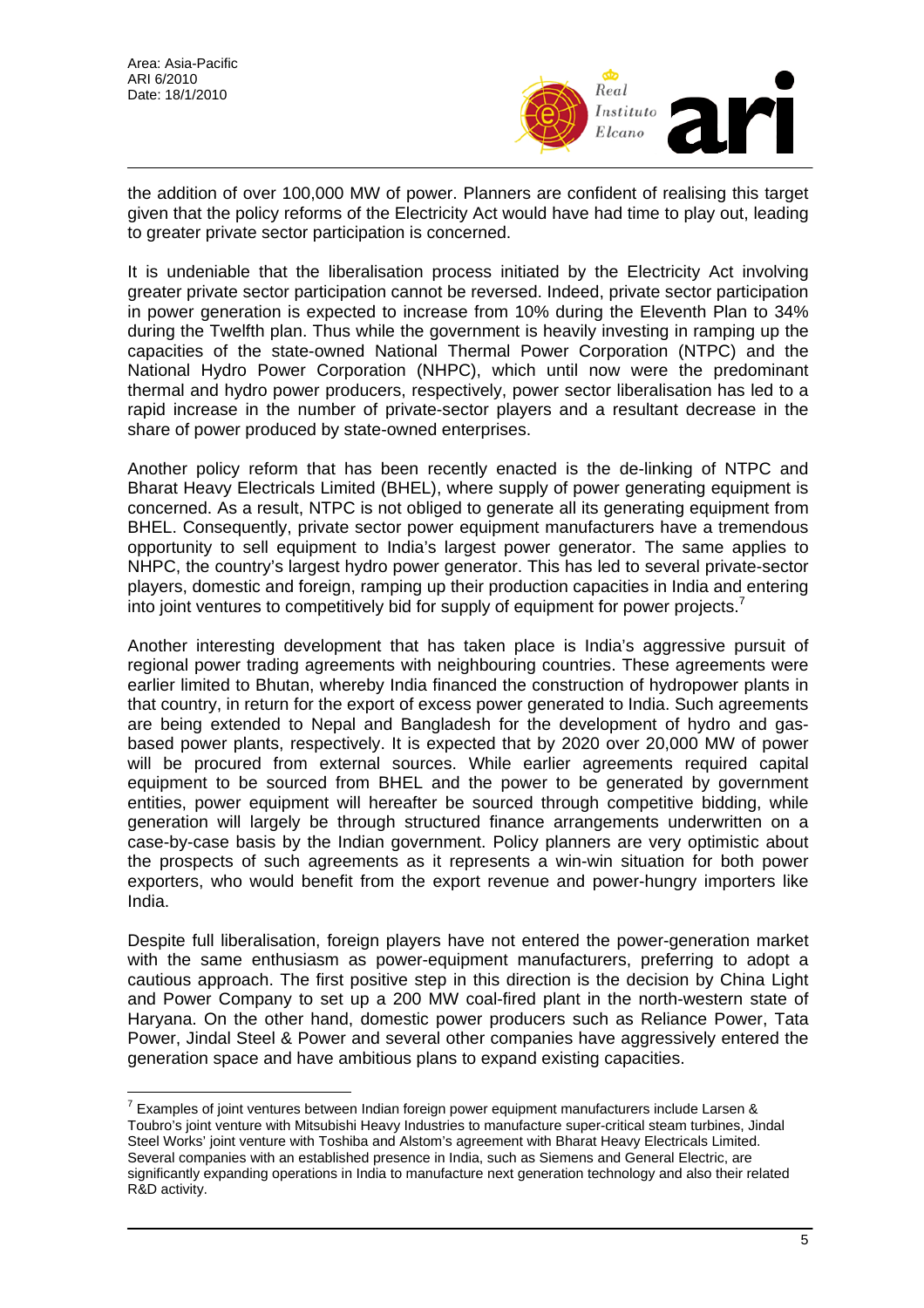

Despite the positive intention displayed by successive governments in reforming the power sector, there are certain serious shortcomings within the power sector in India, both structural and administrative, which it is hoped will be addressed soon:

- (1) Transmission capacity lags behind generation capacity, with the result that the power generated often cannot be evacuated. This has created considerable opportunities for the private sector and several domestic companies like Larsen and Toubro, Reliance Infrastructure and Kalpataru Transmission Systems, as well as foreign companies such as Areva T&D, are ramping up capacity for producing transmission equipment in India.
- (2) Supplies of coal and gas to the private sector have yet to be completely streamlined, though the government has constituted a high-power committee to address this issue, which is expected to turn in its recommendations shortly. This is a relatively minor problem given that foreign firms can source fuel from abroad, subject to foreign exchange clearance.
- (3) Land acquisition is a problem. It has been recommended that the CEA purchase land of suitable size, which generation companies could bid for. Progress on this count has been tardy.
- (4) The problem of 'open access' persists, as does the merchant power facility, both permitted by the Electricity Act. Given that power is a concurrent subject, states retain the authority to deny open access. For example, the two most industrialised states in India, Maharashtra and Gujarat, allow both open access and merchant sales, while Karnataka, a fairly advanced state and India's Information Technology hub, does not. The Power Ministry in India has recently tabled a parliamentary note, mandating open access.<sup>[8](#page-5-0)</sup> The granting of open access is expected to greatly enhance interest among private power-generating companies.
- (5) The financial situation of most SEBs is still parlous and so generating companies are still anxious about recovering payments on power sales to these boards, though the federal government underwrites some of these sales. The present arrangement is that any financial bailouts of the SEBs is deducted from the allocations made to the respective states, thereby adding pressure on states to be more responsible in ensuring effective metering of supplies and minimal Transmission and Distribution (T&D) losses.
- (6) A bigger problem to reform is the resistance of SEBs to unbundling, fearing that unbundling would make it easier to identify the source of financial losses. SEBs are also reluctant to part with exclusive rights to T&D, widely seen as the most lucrative businesses in the sector, despite the abolition of exclusive privilege by the Electricity Act. Private sector companies are aggressively petitioning the government to be allowed entry into T&D as well, so as to be able to provide endto-end solutions to consumers. A resolution of this issue in favour of greater private sector participation in T&D is expected soon.

<span id="page-5-0"></span> $\overline{a}$ <sup>8</sup> *Business Standard*, 23/XII/2009, p. 6.